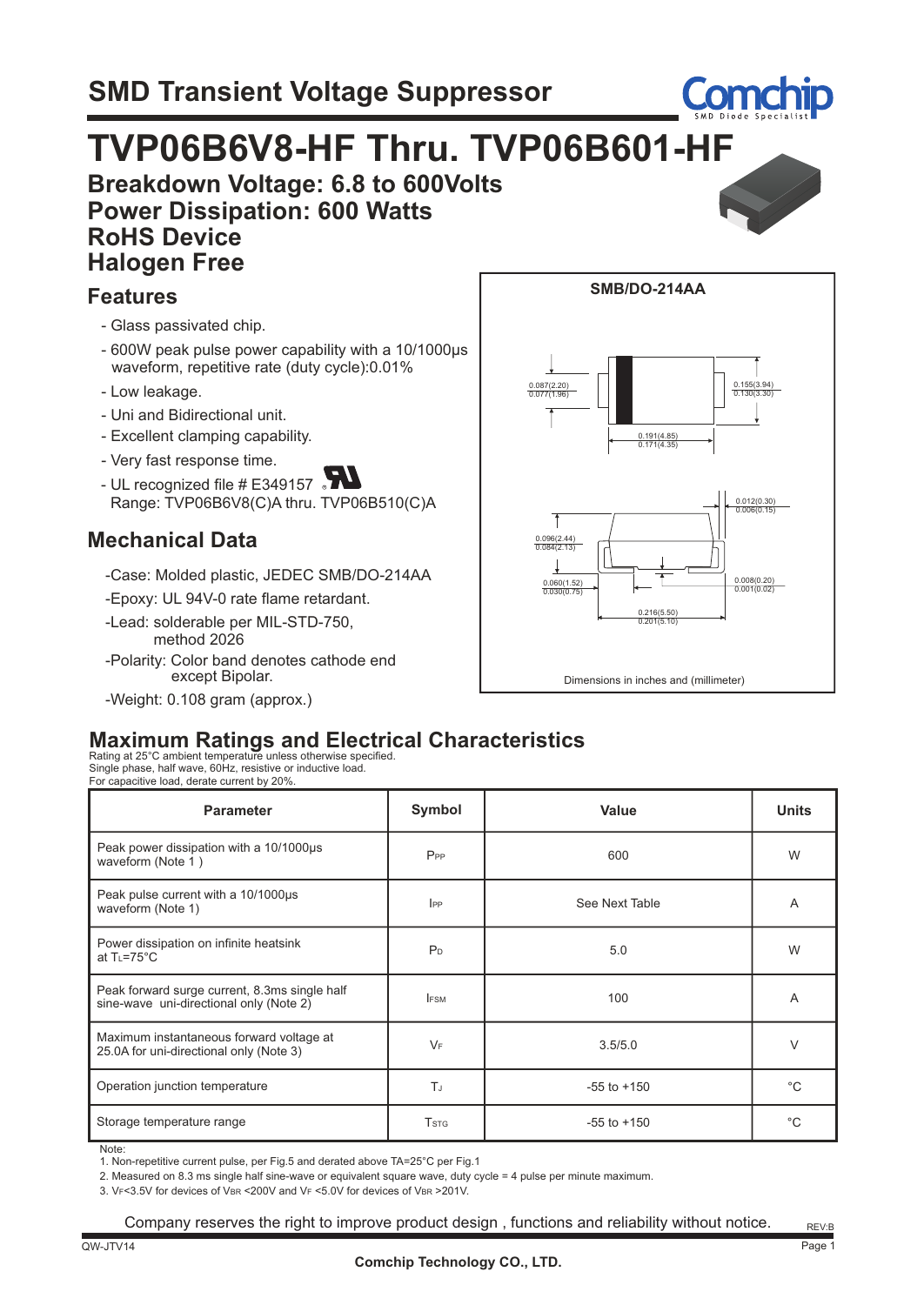

#### Rating and Characteristics Curves (TVP06B6V8-HF Thru. TVP06B601-HF)



Fig.3 - Steady State Power Derating Curve









Fig.2 - Maximum Non-Repetitive





Fig.5 - Pulse Waveform Fig.6 - Typical Junction Capacitance



Company reserves the right to improve product design, functions and reliability without notice.  $R_{\text{REVB}}$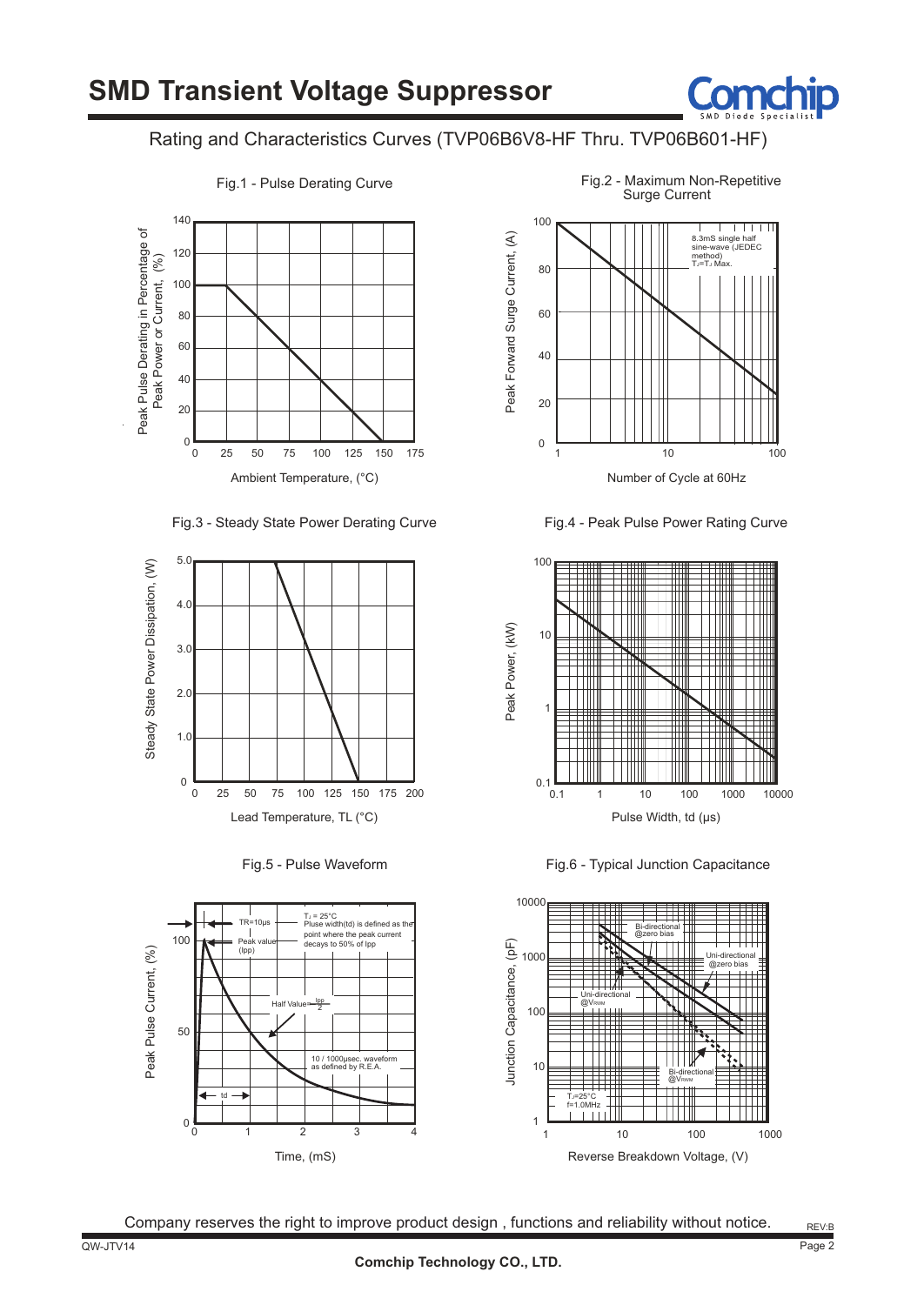# **SMD Transient Voltage Suppressor**



#### Electrical Characteristics (TVP06B6V8-HF Thru. TVP06B601-HF)

| Part No.         | Breakdown voltage<br>$V$ BR $@$ IT |             | Maximum<br>Reverse<br>Leakage |                 | Working<br>Peak<br>Reverse | Maximum<br>Reverse<br>Surge | Maximum<br>Clamping<br>Voltage | Device<br>Marking<br>Code |                   |
|------------------|------------------------------------|-------------|-------------------------------|-----------------|----------------------------|-----------------------------|--------------------------------|---------------------------|-------------------|
|                  | Min.<br>(V)                        | Max.<br>(V) | IT.<br>(mA)                   | @VRWM<br>IR(uA) | Voltage<br>VRWM (V)        | Current<br>IPP(A)           | @IPP<br>Vc(V)                  | <b>UNI</b>                | BI                |
| TVP06B6V8(C)A-HF | 6.46                               | 7.14        | 10                            | 1000            | 5.8                        | 57.14                       | 10.5                           | 6V8A                      | 6V8C              |
| TVP06B7V5(C)A-HF | 7.13                               | 7.88        | 10                            | 500             | 6.4                        | 53.10                       | 11.3                           | 7V <sub>5</sub> A         | 7V <sub>5</sub> C |
| TVP06B8V2(C)A-HF | 7.79                               | 8.61        | 10                            | 200             | $7.0$                      | 49.59                       | 12.1                           | 8V2A                      | 8V <sub>2C</sub>  |
| TVP06B9V1(C)A-HF | 8.65                               | 9.56        | 1                             | 50              | 7.8                        | 44.78                       | 13.4                           | 9V1A                      | 9V1C              |
| TVP06B100(C)A-HF | 9.50                               | 10.50       | $\mathbf{1}$                  | 10              | 8.6                        | 41.38                       | 14.5                           | 10A                       | 10C               |
| TVP06B110(C)A-HF | 10.45                              | 11.55       | $\mathbf{1}$                  | 5               | 9.4                        | 38.46                       | 15.6                           | <b>11A</b>                | <b>11C</b>        |
| TVP06B120(C)A-HF | 11.40                              | 12.60       | $\mathbf{1}$                  | 5               | 10.2                       | 35.93                       | 16.7                           | 12A                       | 12C               |
| TVP06B130(C)A-HF | 12.35                              | 13.65       | $\mathbf{1}$                  | 1               | 11.1                       | 32.97                       | 18.2                           | 13A                       | 13C               |
| TVP06B150(C)A-HF | 14.25                              | 15.75       | $\mathbf{1}$                  | 1               | 12.8                       | 28.30                       | 21.2                           | <b>15A</b>                | <b>15C</b>        |
| TVP06B160(C)A-HF | 15.20                              | 16.80       | $\mathbf{1}$                  | 1               | 13.6                       | 26.67                       | 22.5                           | 16A                       | <b>16C</b>        |
| TVP06B180(C)A-HF | 17.10                              | 18.90       | $\mathbf{1}$                  | 1               | 15.3                       | 23.81                       | 25.2                           | <b>18A</b>                | <b>18C</b>        |
| TVP06B200(C)A-HF | 19.00                              | 21.00       | $\mathbf{1}$                  | $\mathbf{1}$    | 17.1                       | 21.66                       | 27.7                           | 20A                       | 20C               |
| TVP06B220(C)A-HF | 20.90                              | 23.10       | $\mathbf{1}$                  | $\mathbf{1}$    | 18.8                       | 19.61                       | 30.6                           | 22A                       | 22C               |
| TVP06B240(C)A-HF | 22.80                              | 25.20       | $\mathbf{1}$                  | 1               | 20.5                       | 18.07                       | 33.2                           | 24A                       | 24C               |
| TVP06B270(C)A-HF | 25.65                              | 28.35       | $\mathbf{1}$                  | 1               | 23.1                       | 16.00                       | 37.5                           | 27A                       | 27C               |
| TVP06B300(C)A-HF | 28.50                              | 31.50       | $\mathbf{1}$                  | 1               | 25.6                       | 14.49                       | 41.4                           | 30A                       | 30C               |
| TVP06B330(C)A-HF | 31.35                              | 34.65       | 1                             | 1               | 28.2                       | 13.13                       | 45.7                           | 33A                       | 33C               |
| TVP06B360(C)A-HF | 34.20                              | 37.80       | 1                             | 1               | 30.8                       | 12.02                       | 49.9                           | 36A                       | 36C               |
| TVP06B390(C)A-HF | 37.05                              | 40.95       | 1                             | 1               | 33.3                       | 11.13                       | 53.9                           | 39A                       | 39C               |
| TVP06B430(C)A-HF | 40.85                              | 45.15       | $\mathbf{1}$                  | $\mathbf{1}$    | 36.8                       | 10.12                       | 59.3                           | 43A                       | 43C               |
| TVP06B470(C)A-HF | 44.65                              | 49.35       | $\mathbf{1}$                  | $\mathbf{1}$    | 40.2                       | 9.26                        | 64.8                           | 47A                       | 47C               |
| TVP06B510(C)A-HF | 48.45                              | 53.55       | 1                             | 1               | 43.6                       | 8.56                        | 70.1                           | 51A                       | 51C               |
| TVP06B560(C)A-HF | 53.20                              | 58.80       | 1                             | 1               | 47.8                       | 7.79                        | 77.0                           | 56A                       | 56C               |
| TVP06B620(C)A-HF | 58.90                              | 65.10       | $\mathbf{1}$                  | $\mathbf{1}$    | 53.0                       | 7.06                        | 85.0                           | 62A                       | 62C               |
| TVP06B680(C)A-HF | 64.60                              | 71.40       | $\mathbf{1}$                  | $\mathbf{1}$    | 58.1                       | 6.52                        | 92.0                           | 68A                       | 68C               |
| TVP06B750(C)A-HF | 71.25                              | 78.75       | 1                             | 1               | 64.1                       | 5.83                        | 103.0                          | 75A                       | 75C               |
| TVP06B820(C)A-HF | 77.90                              | 86.10       | 1                             | 1               | 70.1                       | 5.31                        | 113.0                          | 82A                       | 82C               |
| TVP06B910(C)A-HF | 86.45                              | 95.55       | $\mathbf{1}$                  | 1               | 77.8                       | 4.80                        | 125.0                          | 91A                       | 91C               |
| TVP06B101(C)A-HF | 95.00                              | 105.00      | $\mathbf{1}$                  | 1               | 85.5                       | 4.38                        | 137.0                          | 100A                      | 100C              |
| TVP06B111(C)A-HF | 104.50                             | 115.50      | $\mathbf{1}$                  | 1               | 94.0                       | 3.95                        | 152.0                          | 110A                      | 110C              |
| TVP06B121(C)A-HF | 114.00                             | 126.00      | 1                             | 1               | 102.0                      | 3.64                        | 165.0                          | 120A                      | 120C              |
| TVP06B131(C)A-HF | 123.50                             | 136.50      | 1                             | 1               | 111.0                      | 3.35                        | 179.0                          | 130A                      | 130C              |
| TVP06B151(C)A-HF | 142.50                             | 157.50      | 1                             | 1               | 128.0                      | 2.90                        | 207.0                          | 150A                      | 150C              |
| TVP06B161(C)A-HF | 152.00                             | 168.00      | $\mathbf{1}$                  | 1               | 136.0                      | 2.74                        | 219.0                          | 160A                      | 160C              |
| TVP06B171(C)A-HF | 161.50                             | 178.50      | 1                             | 1               | 145.0                      | 2.56                        | 234.0                          | 170A                      | 170C              |
| TVP06B181(C)A-HF | 171.00                             | 189.00      | $\mathbf{1}$                  | 1               | 154.0                      | 2.44                        | 246.0                          | 180A                      | 180C              |
| TVP06B201(C)A-HF | 190.00                             | 210.00      | $\mathbf{1}$                  | $\mathbf{1}$    | 171.0                      | 2.19                        | 274.0                          | 200A                      | 200C              |
| TVP06B221(C)A-HF | 209.00                             | 231.00      | $\mathbf{1}$                  | 1               | 185.0                      | 1.83                        | 328.0                          | 220A                      | 220C              |
| TVP06B251(C)A-HF | 237.50                             | 262.50      | $\mathbf{1}$                  | 1               | 214.0                      | 1.74                        | 344.0                          | 250A                      | 250C              |
| TVP06B301(C)A-HF | 285.00                             | 315.00      | 1                             | $\mathbf{1}$    | 256.0                      | 1.45                        | 414.0                          | 300A                      | 300C              |
| TVP06B351(C)A-HF | 332.50                             | 367.50      | $\mathbf{1}$                  | $\mathbf{1}$    | 299.3                      | 1.24                        | 482.0                          | 350A                      | 350C              |
| TVP06B381(C)A-HF | 361.00                             | 399.00      | $\mathbf{1}$                  | 1               | 324.9                      | 1.14                        | 524.4                          | 380A                      | 380C              |
| TVP06B401(C)A-HF | 380.00                             | 420.00      | $\mathbf{1}$                  | 1               | 342.0                      | 1.09                        | 548.0                          | 400A                      | 400C              |
| TVP06B441(C)A-HF | 418.00                             | 462.00      | $\mathbf{1}$                  | $\mathbf{1}$    | 376.2                      | 0.99                        | 607.2                          | 440A                      | 440C              |
| TVP06B501(C)A-HF | 475.00                             | 525.00      | $\mathbf{1}$                  | 1               | 427.5                      | 0.87                        | 690.0                          | 500A                      | 500C              |
| TVP06B521(C)A-HF | 494.00                             | 546.00      | $\mathbf{1}$                  | 1               | 444.6                      | 0.84                        | 717.6                          | 520A                      | 520C              |
| TVP06B551(C)A-HF | 522.50                             | 577.50      | 1                             | 1               | 470.3                      | 0.79                        | 759.0                          | 550A                      | 550C              |
| TVP06B601(C)A-HF | 570.00                             | 630.00      | $\mathbf{1}$                  | 1               | 513.0                      | 0.72                        | 828.0                          | 600A                      | 600C              |

1) Suffix A denotes 5% tolerance devices. Note:

2) Add suffix "C" or "CA" after part number to specify Bi-directional devices.

3) For Bi-Directional devices having VR of 10 volts and under, the IR limit is double.

Company reserves the right to improve product design, functions and reliability without notice.  $R_{\text{REVB}}$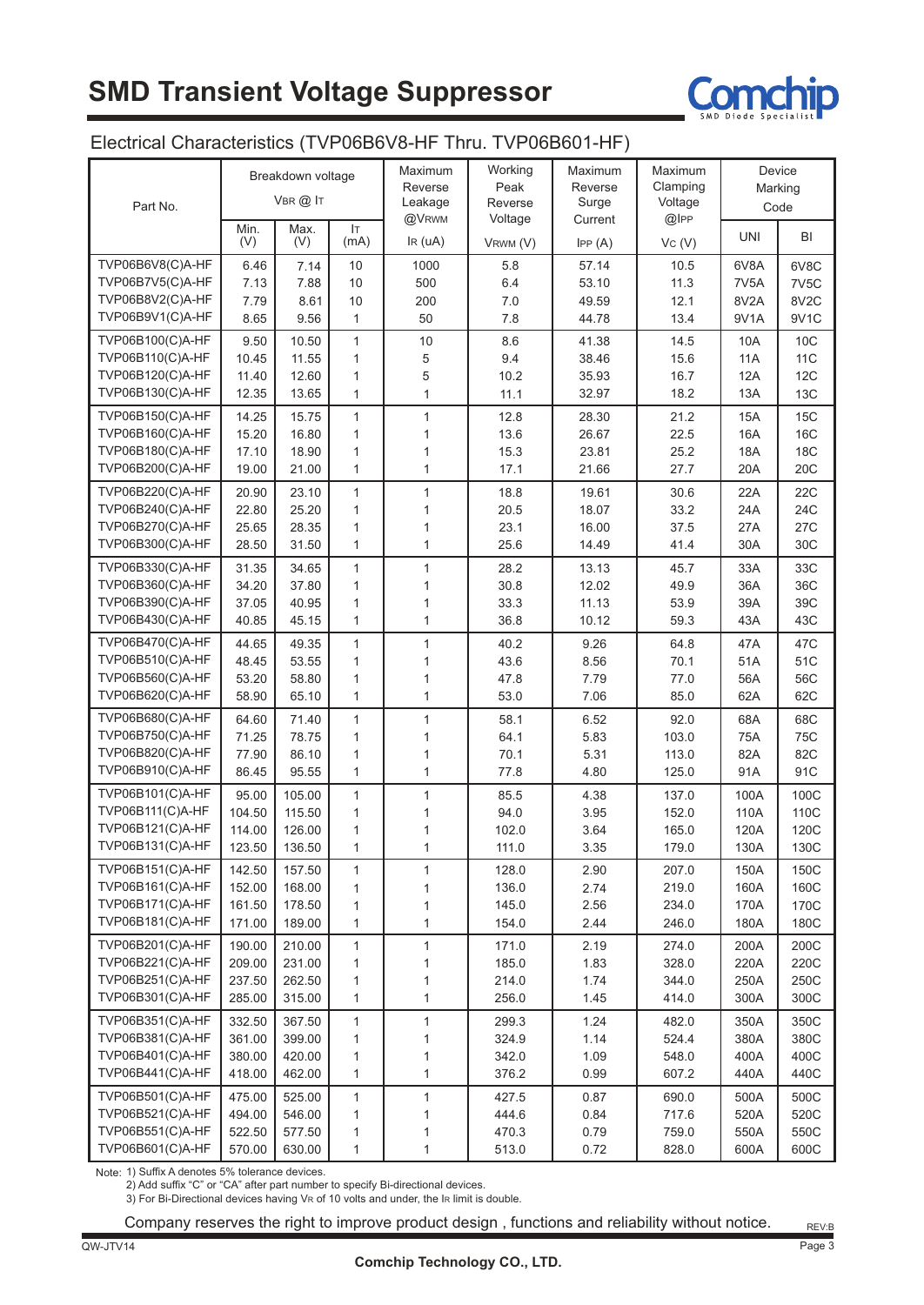

# **Reel Taping Specification**









|                          | <b>SYMBOL</b> | А                 | B                 | C               | d                 | D               | D <sub>1</sub>   | D <sub>2</sub>    |
|--------------------------|---------------|-------------------|-------------------|-----------------|-------------------|-----------------|------------------|-------------------|
| <b>DO-214AA</b><br>(SMB) | (mm)          | $3.67 \pm 0.10$   | $5.69 \pm 0.10$   | $4.50$ (max)    | $1.55 \pm 0.10$   | 330.00          | 50.00 (min)      | $13.00 \pm 0.20$  |
|                          | (inch)        | $0.144 \pm 0.004$ | $0.224 \pm 0.004$ | $0.177$ (max)   | $0.061 \pm 0.004$ | 13.000          | 1.969 (min)      | $0.512 \pm 0.008$ |
|                          |               |                   |                   |                 |                   |                 |                  |                   |
|                          |               |                   |                   |                 |                   |                 |                  |                   |
|                          | <b>SYMBOL</b> | E                 | F                 | P               | P <sub>0</sub>    | P <sub>1</sub>  | W                | W <sub>1</sub>    |
| <b>DO-214AA</b><br>(SMB) | (mm)          | $1.75 \pm 0.10$   | $5.50 \pm 0.05$   | $8.00 \pm 0.10$ | $4.00 \pm 0.10$   | $2.00 \pm 0.05$ | $12.00 \pm 0.30$ | 18.40 (max)       |

Company reserves the right to improve product design, functions and reliability without notice. REV:B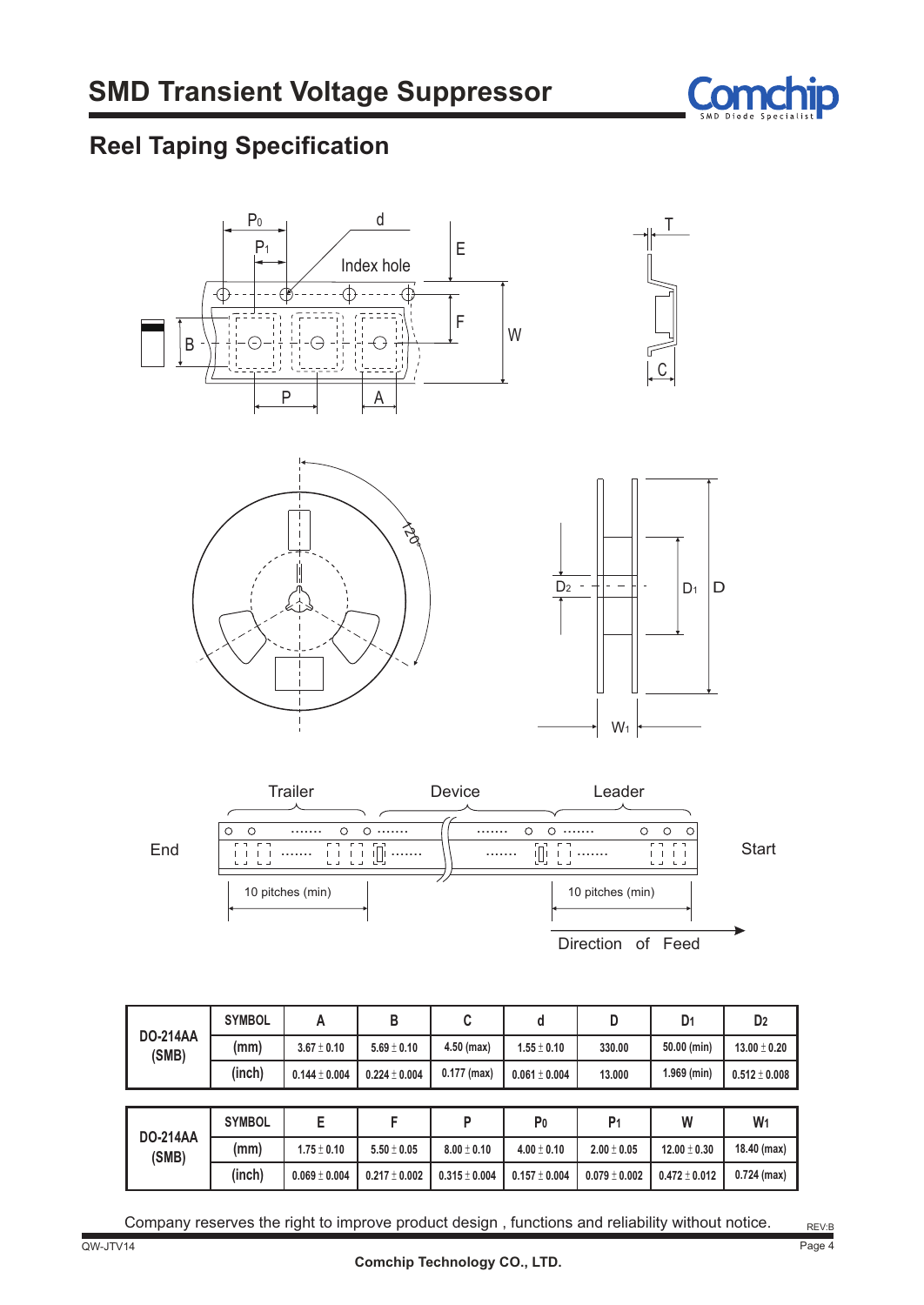

# **Marking Code**

- 1. C: COMCHIP
- 2. ○: Package

|    | <b>PKG</b> |
|----|------------|
| д  | <b>SMA</b> |
| R  | <b>SMB</b> |
| r. | <b>SMC</b> |



- 3. XXX/XXXX: Marking code (see Page. 3)
- 4. :Cathod Band

### **Suggested PAD Layout**

| <b>SIZE</b> | DO-214AA(SMB)   |           |  |
|-------------|-----------------|-----------|--|
|             | (mm)            | (inch)    |  |
| A           | 5.60            | 0.220     |  |
| в           | <b>2.16 MAX</b> | 0.085 MAX |  |
| C           | <b>1.52 MIN</b> | 0.060 MIN |  |
|             | <b>2.18 MIN</b> | 0.086 MIN |  |



### **Standard Packaging**

|                          | <b>REEL PACK</b>     |                            |  |  |
|--------------------------|----------------------|----------------------------|--|--|
| <b>Case Type</b>         | <b>REEL</b><br>(pcs) | <b>Reel Size</b><br>(inch) |  |  |
| <b>DO-214AA</b><br>(SMB) | 3.000                | 13                         |  |  |

Company reserves the right to improve product design, functions and reliability without notice. REV:B